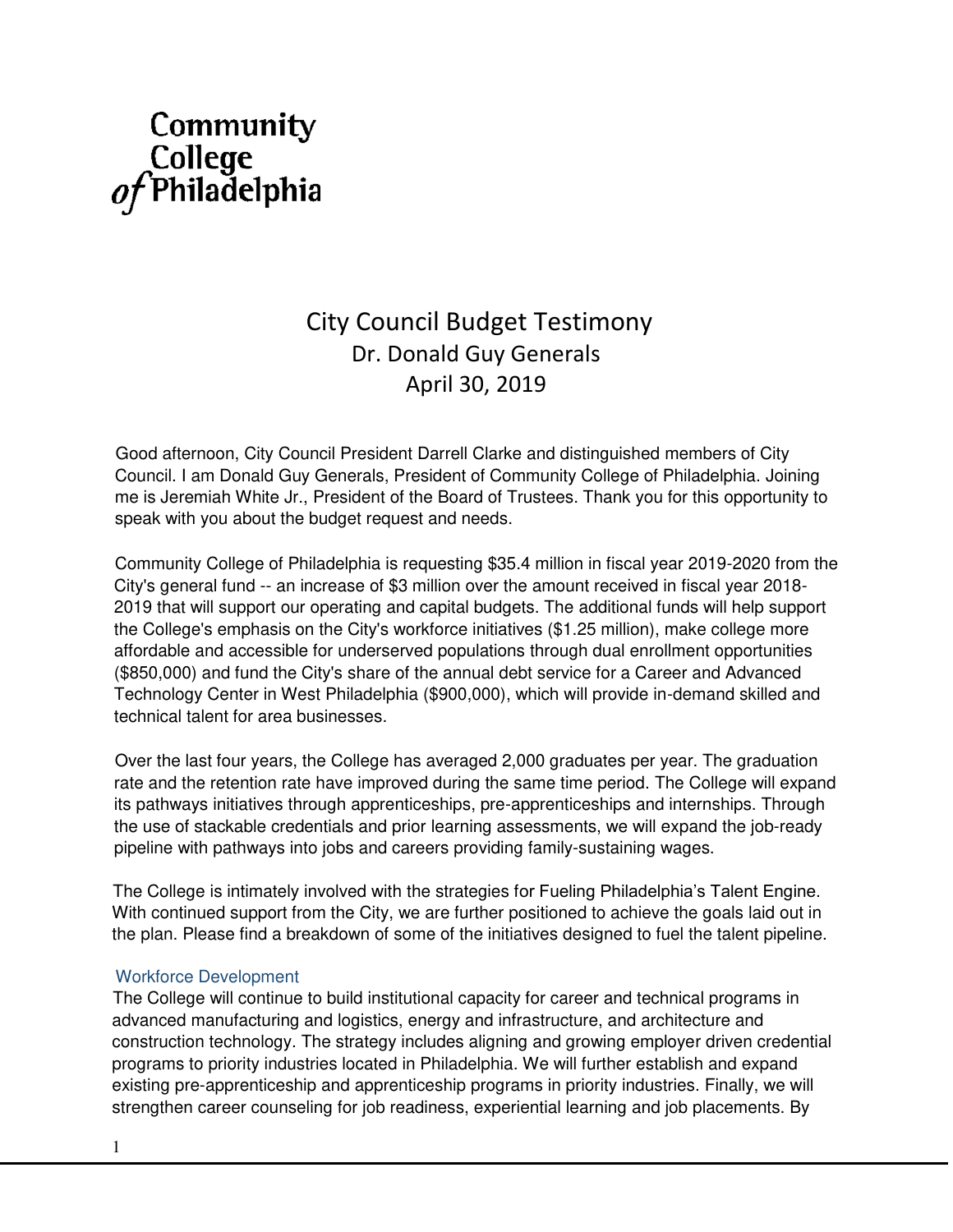strengthening the prior learning assessment process, individuals from the trades' apprenticeships will be eligible to obtain credit for their prior learning and advance more quickly by way of stackable credentials. Our portfolio of advanced manufacturing technologies includes welding technology, CNC and PLC Precision Machining Technology, and Electro-Mechanical/Mechatronics Technology. We will soon launch robotics training to meet the growing demand for advanced digital and coding technologies. Entry-level salaries range from \$18 to \$22 per hour. With limited space and equipment, the College is experiencing enrollment growth across its three program areas — all of which are new programs. We currently lease space during the evening and weekends from the Benjamin Franklin High School. The West Philadelphia expansion project will allow the College to double the size of its auto technology program, but also expand our advanced manufacturing programs.

#### Dual Enrollment

The College enrolled over 1,200 students between the fall and spring semesters. All of our indicators suggest that dual enrollment students are more likely to enroll in college after high school and graduate in a shorter amount of time. Their GPAs are also better. Six seniors at MaST Community Charter School in Northeast Philadelphia earned their associate degrees in business in May 2018. This was one month before they received their high school diplomas in late June. Parkway Center City Middle College has yielded a success rate of 100 percent with the original 121 ninth graders retained. As rising high school juniors, over 90% have demonstrated college readiness in language arts and upwards of 80% have demonstrated college-level proficiency in math. Full funding will enable more students to take advantage of the dual enrollment programs and subsequently attend and graduate from college.

# Early Childhood Education

One aspect of the College's two-generation strategy for workforce development includes our early childhood education program. As an integral part of the City's educational strategy, CCP is heavily involved in training providers throughout the City. In May 2018, the College had 58 graduates in the Early Childhood Education program. Of those 58, six students were in the Early Childhood Education Teachers Apprenticeship program (ECE). That program is a collaborative effort between the College and District 1199C. As a stackable credential program, current day-care providers are eligible for the CDA certificate, which can then lead to a college degree. Currently there are 32 students enrolled in the ECE apprenticeship program,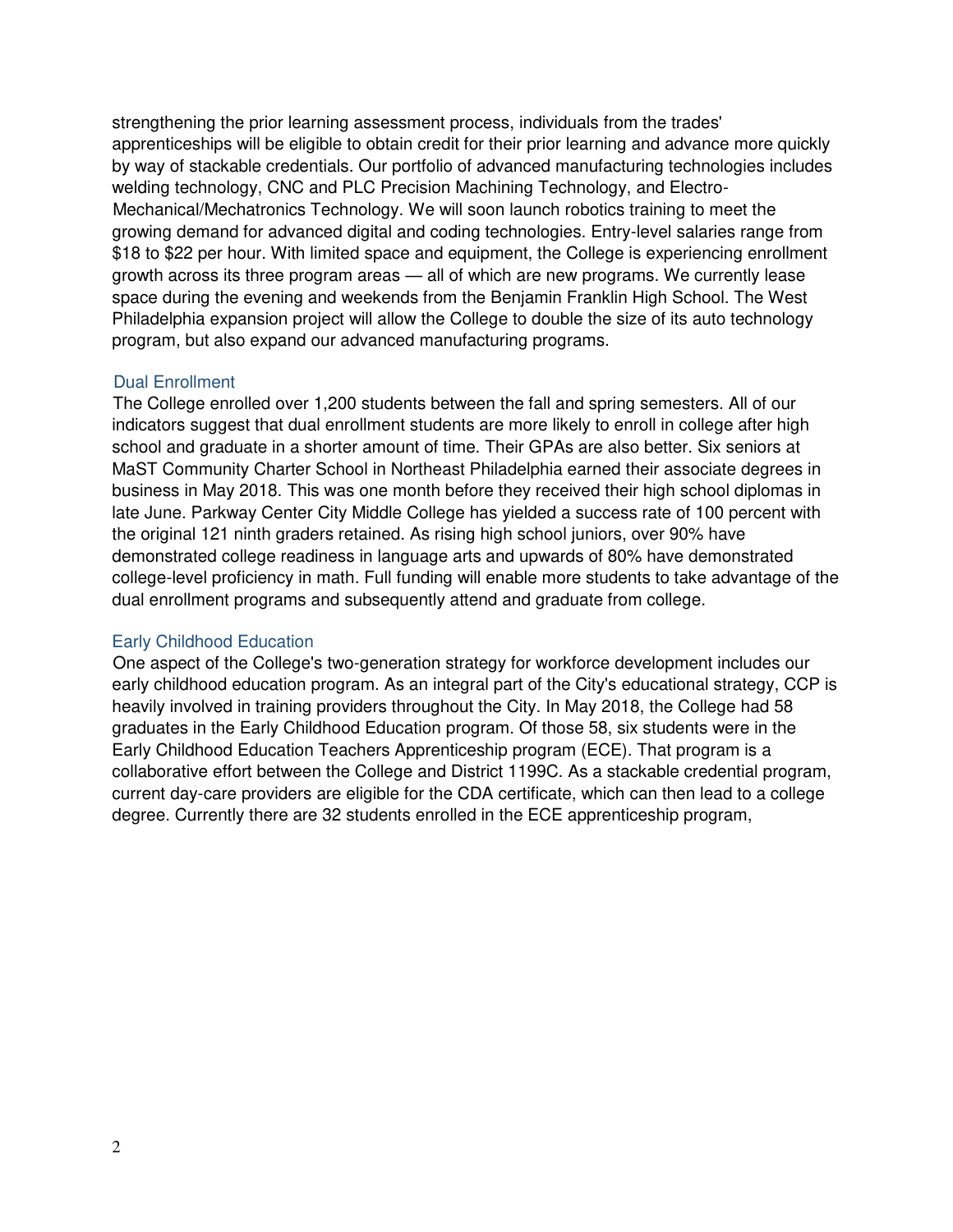# Community College of Philadelphia Supports Small Businesses

The City's economic revitalization begins in the neighborhoods with the growth and development of small businesses in the commercial corridors. The Power Up Your Business Program is preparing local small businesses to strengthen their bottom line, increase their payroll and improve their communities. Thus far, there have been 806 attendees at the Storefront series; and 529 individuals attended the community partnerships and workshops. A report by Econsult Solutions found, in aggregate, each annual cohort of Power Up participants will generate more than \$110 million in net new revenue within the City in the first 10 years after they complete the program. In the last two years, 141 businesses completed the Power Up Your Business Peer-based Learning program — 84% were minority-owned and 71 % were women-owned. Similarly, we continue working with Goldman Sachs to support the 10,000 Small Businesses program where alumni are making their mark in the Philadelphia region. When the Entrepreneurs' Forum of Greater Philadelphia and the Philadelphia Inquirer unveiled the 2018 list of the Philadelphia 100 — the area's fastest-growing private companies — 18% of the businesses had completed the 10,000 Small Businesses program. In April 2019, 21 new businesses graduated, bringing the total number of regional graduates since 2013 to 480. To support the workforce, we need a quality education system that places an uncompromising focus on student success and uses rigorous academic assessments. Philadelphia is a World Heritage city, and it needs a world-class community college.

I wish to close by thanking Council for its support of CCP during recent labor negotiations. This new, six-year-contract, which has been ratified by the three unions, puts the needs of CCP's diverse students first and enables the College to expand programs and provide additional opportunities. In the end, our shared desire to help students enabled us to find common ground.

Your ongoing support has allowed the College to support or develop the following initiatives:

- provide 11 full-time faculty academic advisors to help with our student success agenda;
- invest \$7.2 million in new science labs to make certain students are workforce ready;

• build the 50th Anniversary Promise Scholarship program, which has supported 928 students and awarded approximately \$742,459 in scholarships allowing students to attend the College at no cost for tuition and fees;

• create the first Middle College program in the Commonwealth of Pennsylvania;

add workforce diversity - the percentage of underrepresented full-time faculty has increased from 25.3% to 31.7%;

• involve internal and external communities through our Institute for Community Engagement & Civic Leadership, which engages students and connects us with new communities. This includes the adoption of Spring Garden Elementary School;

• appropriate \$16 million toward a Library Commons, which allows us to provide wider ranging and more cohesive academic services to students and users;